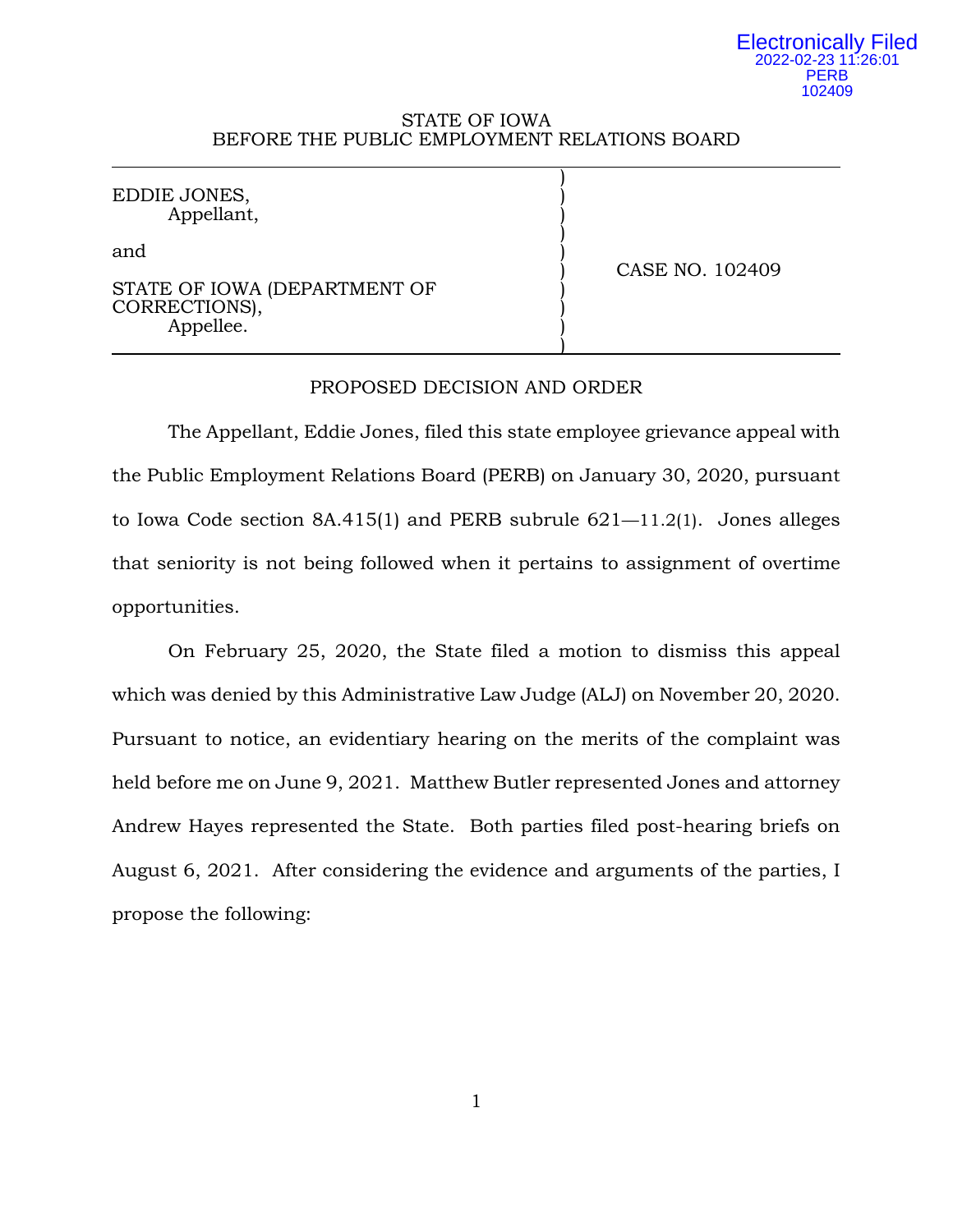## FINDINGS OF FACT

Eddie Jones is a correctional officer employed at the Newton Correctional facility. Correctional officers are part of the security bargaining unit represented by AFSCME Iowa Council 61.

When inmates from Newton Correctional Facility are transported to the University of Iowa Hospital and Clinics, correctional officers provide security. Additionally, when an inmate is admitted, officers observe and supervise the inmate. These trips, known as SUI watches, normally include overtime.

Over the years, questions have arisen as to how overtime for these watches was distributed. One of the items discussed at the July 19, 2017, staff communication meeting was overtime distribution for the SUI watches. The document memorializing the meeting provided:

2. There's confusion on how OT is being offered. Some are not getting the option. Will do an "all call" and notice put out as text to cell phones used by staff on off-ground trips, and also a notice sent via new Gov Delivery software. Years of service will determine who get it from the list of responses. It will be tracked on who gets it. Want to avoid fatigue issues when the same staff are continuously getting it. Will continue to monitor the process and adjust as needed. Continue to communicate if there are issues. Appellant's Exhibit 4, page 1.

According to Jones, historically SUI watches were awarded to the most senior correctional officer who volunteered for the watch. Additionally, Jones claims the July 19 minutes, referenced above, reflected the understanding that assignment of the watch trip would be determined by seniority.

 $\mathcal{D}_{\mathcal{L}}$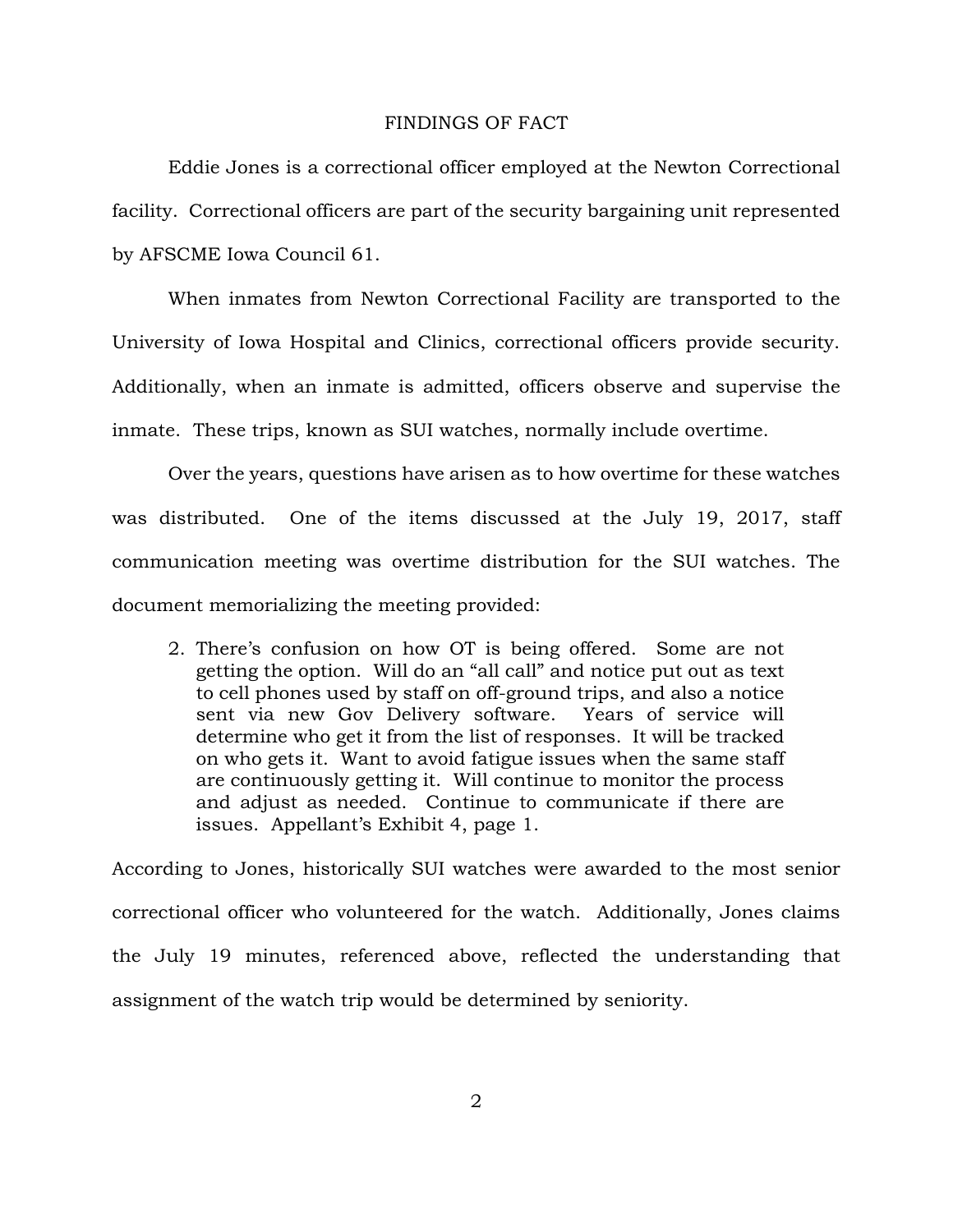There is very little evidence regarding the grievance which is the subject of this proceeding. On December 5, Jones filed a grievance at step one based upon his belief that the practice of awarding trips to the most senior correctional officer was not being followed. This grievance provided:

On 21NOV19 there was an SUI watch and CRC staff did not know about the watch as CRC staff were not informed. Issues have occurred multiply (sic) times where staff at CRC have requested to on the SUI watches and have been told someone else has it or never even knew about them. There is a two-fold problem with this. As it had happen in the past it is before 0600 and asked to be "put on the list", second the person who got the SUI watch was less senior (years of service) to them. The issue was brought up about CRC at the Staff Communication Meeting (see 28OCT17) and is still not resolved. Per the Staff Community meeting on 19JUL17 addressing overtime "Years of service will determine who gets it from the list of responses." This is not being followed. No one from CRC can respond if it is unknown. Appellant's Exhibit 1, page 1.

DOC denied the grievance on December 6. Jones appealed the grievance to the second step later that day. After the DOC denied the grievance on December 12, Jones submitted it to the Department of Administrative Services (DAS) later that day. DAS' third step answer, denying the grievance, was issued on January 13, 2020. Jones filed a timely appeal to PERB on January 30.

It is uncontested that SUI watches are not being awarded by seniority. According to DOC, the captain in charge of the facility assigns the SUI watch. Since each captain has a preferred method of assigning an SUI watch, the assignment of overtime is not consistently being awarded to the most senior correctional officer.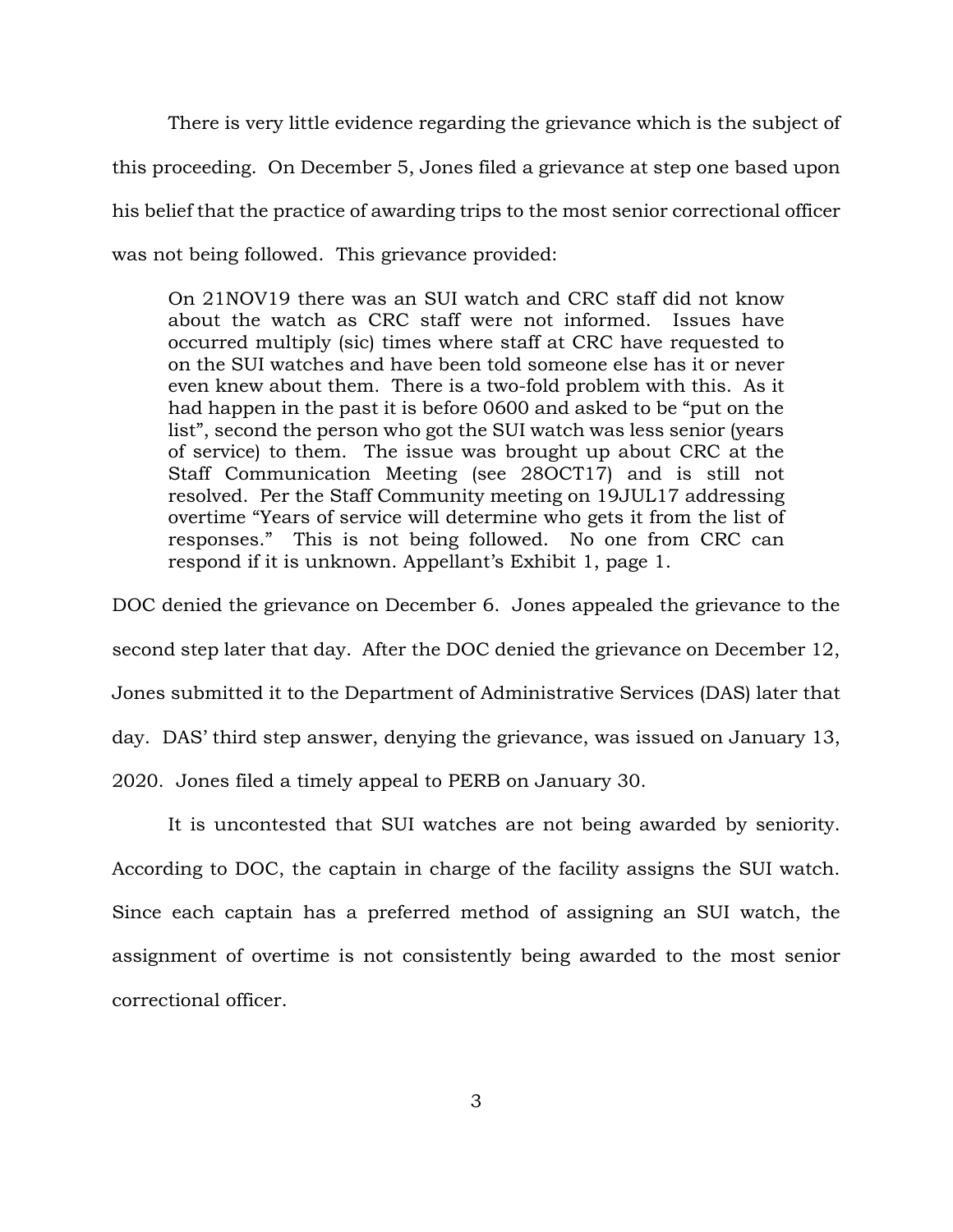Jones contends that the Newton Correctional Facility's failure to assign SUI watches by seniority violates DAS rule 53.11 which governs overtime for state employees and DOC policy AD-PR-08, particularly section IV(E) of this policy, which governs overtime procedures for correctional employees.

Iowa Code section 8A, subchapter IV is silent with regards to overtime assigned by seniority. Although there are two DAS rules with regards to overtime, there is no DAS rule which pertains to seniority. DAS rule 50.1 defines overtime as the hours that exceed 40 hours in a workweek. DAS rule 53.11 pertains to overtime, but this rule is silent as to the assignment of overtime.[1](#page-3-0) 

### CONCLUSIONS OF LAW

Jones filed this appeal pursuant to Iowa Code section 8A.415(1), which

states in part:

Ĩ.

*1. Grievances.*

*a.* An employee, except an employee covered by a collective bargaining agreement which provides otherwise, who has exhausted the available agency steps in the uniform grievance procedure provided for in the department rules may, within seven calendar days following the date a decision was received or should have been received at the second step of the grievance procedure, file the grievance at the third step with the director. The director shall respond within thirty calendar days following receipt of the third step grievance.

*b.* If not satisfied, the employee may, within thirty calendar days following the director's response, file an appeal with the public employment relations board. The hearing shall be conducted in accordance with the rules of the public employment relations board and the Iowa administrative

<span id="page-3-0"></span><sup>&</sup>lt;sup>1</sup> The subsections are: (1) administration, (2) eligible job classes, (3) exempt job classes, (4) method of payment, (5) compensatory time and (6) holiday hours.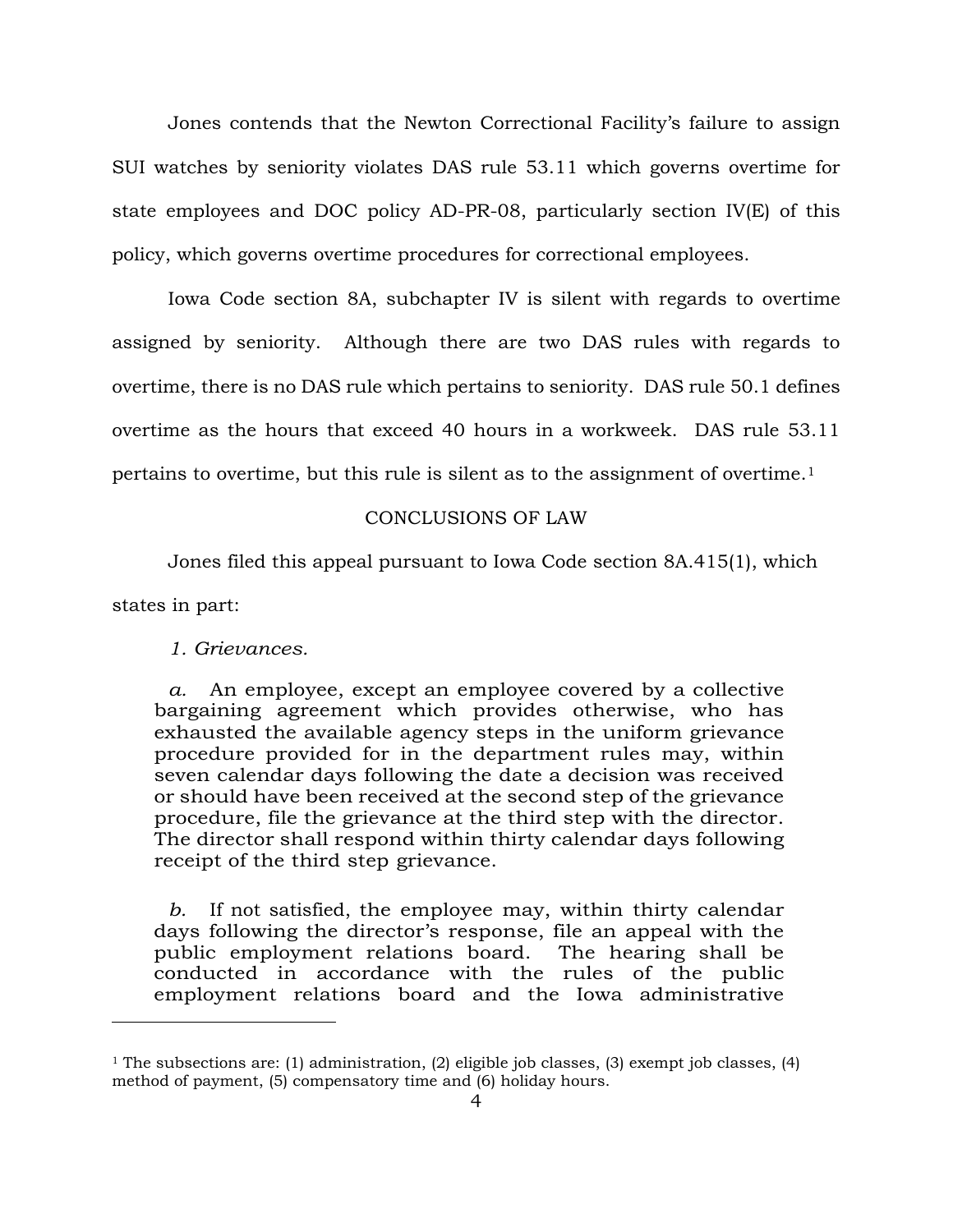procedure Act, chapter 17A. Decisions rendered shall be based upon a standard of substantial compliance with this subchapter and the rules of the department. Decisions by the public employment relations board constitute final agency action.

Particularly significant in the above section is that PERB's decisions in grievance appeal proceedings "shall be based upon a standard of substantial compliance with [subchapter IV of chapter 8A] and the rules of the department [of Administrative Services."]. *McCandless, Eid and Crutchfield and State of Iowa (Dep't of Corrs.),* 21 PERB 102483, 102484, 102485 at 5.

Further, PERB has held that it does not have the statutory authority to adjudicate a grievance based upon a violation of an alleged non-DAS work rule. *See e.g. Pierce and State of Iowa (Dep't of Human Services),* 2016 ALJ 100728 at 5 (PERB is without jurisdiction to hear and adjudicate the State's Violence-Free Workplace Policy for executive branch employees); *Schaa and State of Iowa (Dep't of Human Servs.),* 01-MA-05 at 4 (ALJ) (PERB is without jurisdiction to hear and adjudicate Department of Human Services work rule); *Mower, Sandy and Klooster and State of Iowa (Dep't of Pub. Safety),* 99-MA-12, 99-MA-13 and 99-MA-14 at 5 (ALJ) (PERB is without jurisdiction to hear and adjudicate Department of Public Safety work rule); *Durham and Knight and State of Iowa (Dep't of Trans. and Iowa Dep't of Pers.),* 99-MA-03 at 4 (ALJ) (PERB is without jurisdiction to hear and adjudicate Department of Transportation work rules).

As such, PERB's role in section 8A.415(1) cases is limited to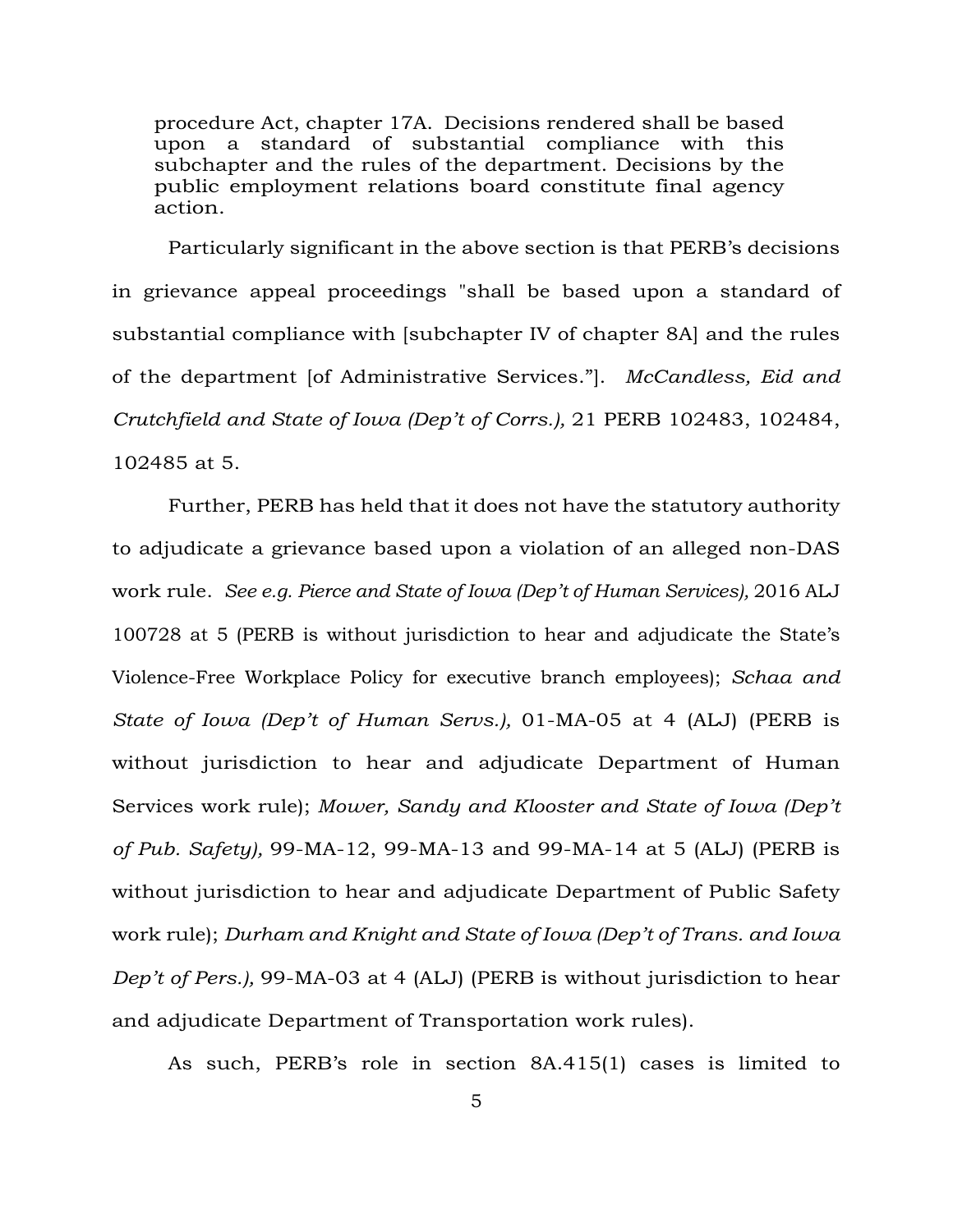determining whether the State's actions were in substantial compliance with Iowa Code chapter 8A, subchapter IV, or DAS rules. *McCandless, Eid and Crutchfield,* 21 PERB 102483, 102484, 102485 at 5; *Fulton, et al*  and State of Iowa (Dep't of Corrs.), and AFSCME/Iowa Council 61, 2010-MA-03 at 8 (PERB). Thus, in order for Jones to prevail in this grievance proceeding, he must establish the DOC's lack of compliance with a provision of Iowa Code chapter 8A, subchapter IV or DAS rules. *McCandless, Eid and Crutchfield,* 21 PERB 102483, 102484, 102485 at 6; *Fulton, et al,* 2010-MA-03 at 9 (PERB); *Uhlenhopp and State of Iowa (Dep't of Trans.),* 19 ALJ 102329 at 6.

Jones does not claim that the DOC failed to comply with a provision of Iowa Code chapter 8A, subchapter IV. Jones alleges the DOC failed to substantially comply with DAS rule 53.11. However, there is no evidence in the record that establishes the DOC failed to comply with DAS rule 53.11 since this rule is silent as to the assignment of overtime, and thus does not address the subject matter of Jones' complaint; DOC failure to assign SUI watches by seniority. Jones also alleges the DOC violated DOC's policy AD-PR-08. However, there is no evidence that this DOC policy refers to or implicates either a provision of subchapter IV or a DAS rule. Even if DOC violated the DOC policy or the agreement memorialized in the July 19, 2017, staff communication meeting minutes, that years of service would determine which correctional officer received the SUI watch trip, both are wrongs which PERB is without authority to remedy pursuant to Iowa Code section 8A.415(1).

6